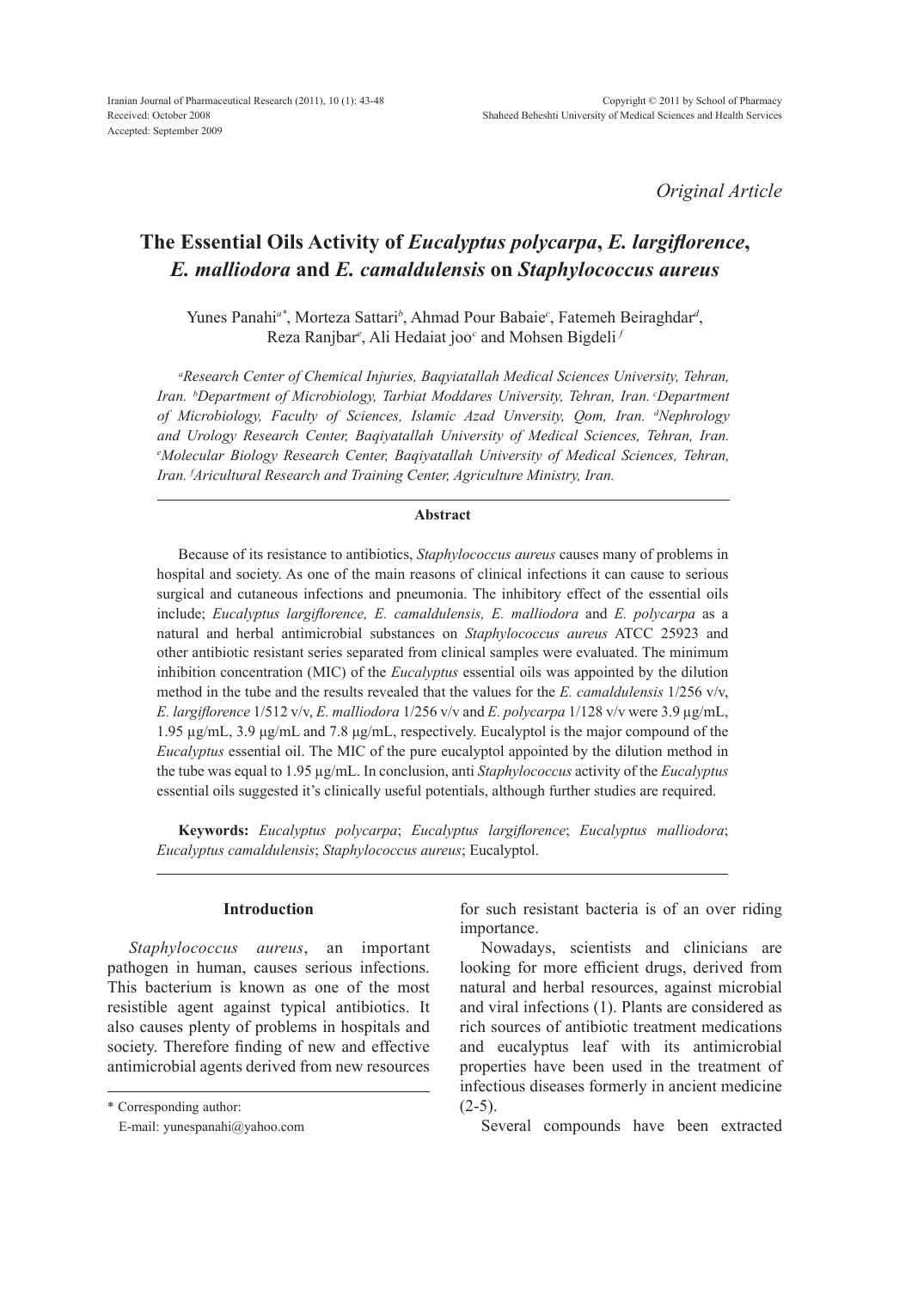from *Eucalyptus* as biological sources such as uglobals, grandinol, macrocarpals, eucalymin, robostadial, 1, 8-eineole and eucalypton with antimicrobial and remedial activities (1, 6-9).

The major compound of *Eucalyptus* is 1, 8-cineole with antimicrobial specifications (3, 5). According to recent studies carried out by Pattnaik *et al*. (10) *Eucalyptus* leaf and its essential oil showed a great antimicrobial activity. They used dilution method to measure the MIC of eucalyptus oil on the *E. coli*-sp11 bacterium and estimated value was about 2.5  $\mu$ L/mL (10). Study by Adebolla *et al*. designed to evaluate the antimicrobial effect of five different eucalyptuses via diffusion in agar revealed that the obtained MIC for *Candida albicans* and gram positive and negative bacteria was 5 mg/mL (5).

Antimicrobial activity of *Eucalyptus* oil on 22 bacteria and 12 fungi via disc diffusion method conducted in a study by Pattnaik *et al*. (11) and results showed that the *Eucalyptus* oil is effective against 22 kinds of bacteria and 11 kinds of fungus. The MIC of bacteria was between 0.16 to 20 μL/mL where it was 0.25 to 10 μl/mL for fungus. Another study by Farah *et al*. (12) also evaluated the antimicrobial activity of the *E. camaldulensis* leaf oil. They mentioned that diluted 1/100 v/v oil is necessary to prevent microbes' activities. *Escherichia coli*, *Staphylococcus aureus* and *Aspergillus* are all sensitive to the dilution 1/500 v/v and *Bacillus subtillis* was sensitive to the dilution 1/250 v/v (12). Pasi *et al*. (13) studied the antimicrobial oil of the Greek *Eucalyptus* and used gram positive bacteria *Staphylococcus aureus* and gram negative ones such as *Escherichia coli*, *Klebsiella* and *Pseudomonas aeruginosa*. The results showed that the *Eucalyptus* oil reacted against all bacteria and fungi effectively and the MIC was estimated 0.3 to 0.6 mg/mL (13).

Currently the antimicrobial extract and oil of *Eucalyptus* have been registered in the pharmacies of england, france, germany, india, japan and united state. According to recent studies *Eucalyptus* has shown an enormous antimicrobial activity and it also applied to produce new chemical compounds form other antibiotics (1).

The aim of present study was to evaluate antimicrobial activity *of E. camaldulensis, E.* 

*polycarpa, E. malliodora* and *E. largiflorence* on the *Staphylococcus aureus* ATCC25923 and other clinical resistant series.

## **Experimental**

## *The ratification of bacterium series*

To ensure the materials and kinds of the supplied bacteria, gram stain, oxidase experiments, coagolase, DNAse, catalase, movement in the semi-solid environment, the fermentation of mannitol, hemolysin, sensitivity to basitracin and culture in the liquid medium with 15% salt were carried out.

## *Essential oil extraction and diagnosis of it's chemical compounds*

*Eucalyptus* leaves supplied from Fadak garden in Dezfoul city (southwest of Iran) in July 2003. We cut 50 g of the dried *Eucalyptus* into pieces and oil extracted by distillation apparetus in 200 mL of distilled water. The distillation velocity was between 2 to 3 mL/min and the process lasted 3 h. Acquired essential oil was injected to GC/MS instrument in order to separation. Finally compound analyzed after absorption on anhydrate sodium sulfate (14).

The GC-MS instrument (Hewlett-Packard 5973 Bston HP-5MS) was kept at 60°C for 3 min after injection where it can increase the temperature up to 220°C and keep at this temperature for 5 min. The velocity of gas carrying helium was 1 mL/min and analysis gas chromatography was 70 ev/min, in which the compounds were separated and analyzed.

*The estimation of MBC and MIC by the dilution method in the tube and the second culture in agar*

Dilution method was used to measure MIC. Colony made from 24 h culture of bacterium inoculated to Mooler Hinton Berath culture medium. This suspension was inoculated at 37°C for about 4 to 6 h in order to get the bacteria to the dynamic level and compared to Macfarland 0.5 standard at last. As a result the suspension contains 10 bacteria in each mL. Microbial suspension was diluted to the proportion of 1/100 in order to reach 106 bacteria in each mL.

To measure the MIC, 1 mL of Mooler Hinton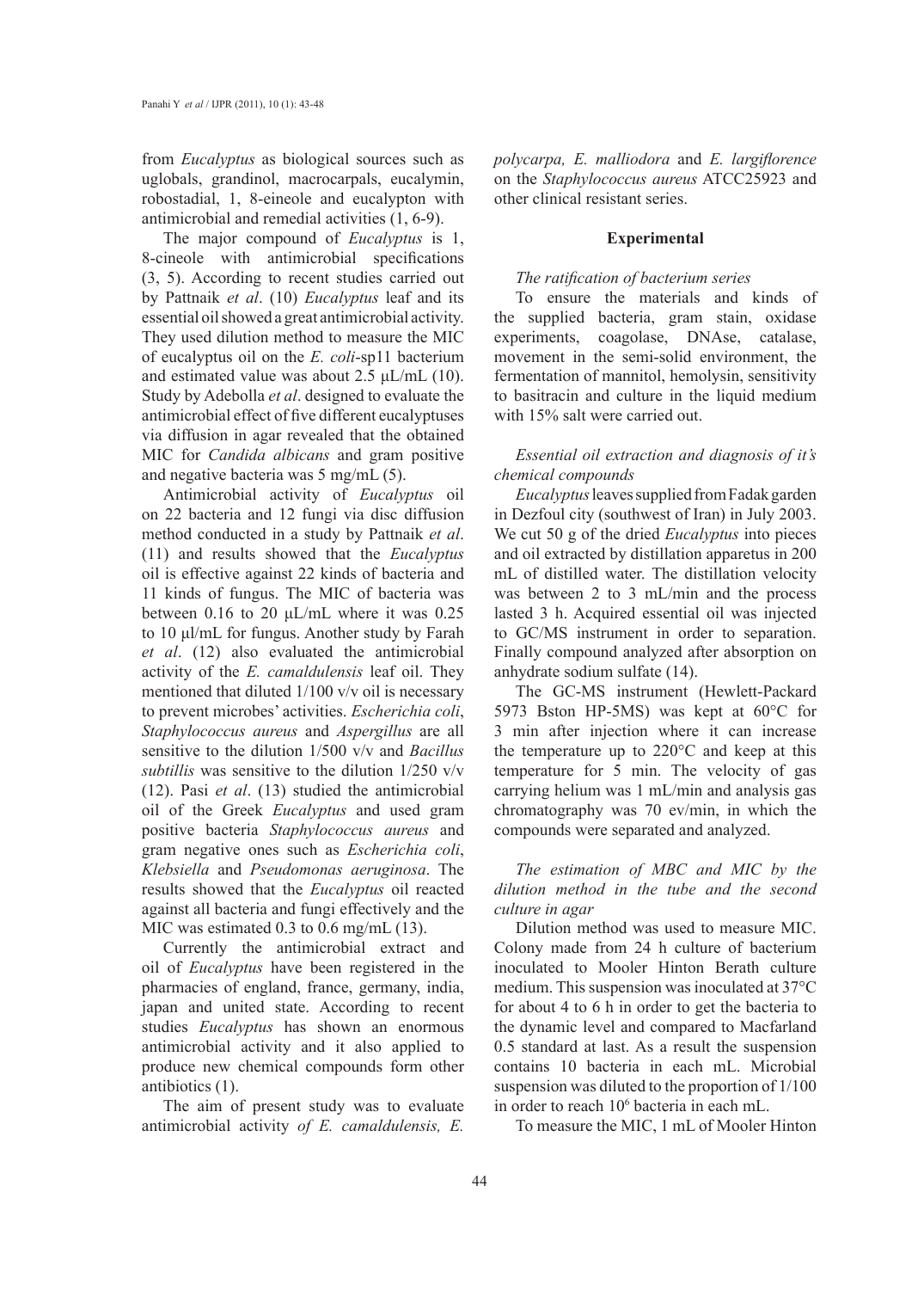| Staphylococcus aureus series | Salt15 | <b>Hemolysin</b> | <b>Mannitol</b> | Catalase | Coagulase | Oxidase |
|------------------------------|--------|------------------|-----------------|----------|-----------|---------|
| ATCC25923                    |        |                  |                 |          |           | -       |
| Clinical samples             |        |                  |                 |          |           |         |
| Sputum                       |        |                  |                 |          |           |         |
| Wound                        |        |                  |                 |          |           |         |

**Table 1.** The obtained results from the ratification of *Staphylococcus aureus* series.

Berath culture was poured in 10 tubes and mixed right after adding 1 mL of the essential oil to the first tube. One mL of first tube was added to the second and 1 mL of the second to the third tube respectively. Thus the dilutions of 1/2 to 1/1024 are obtained. Then 1 mL of the microbial suspension was added to each tube to make 1/4 to 1/2048 concentrations. The tubes were incubated at 37°C and MIC was appointed by the growth or non-growth of the bacterium in the tubes. MBC was also measured by the second culture in Mooler Hinton Agar medium (1, 6, 18, 19).

# *The measurement of the zone of inhibition of bacterium adjacent to the eucalyptus essential oils*

The intended bacterium is distributed on Mooler Hinton Agar medium with concentration of 0.5 macfarland and then some small holes were made on them. 50 µL of the essential oils were added to each hole and the plate was incubated at 37°C for 24 h. Finally, after 24 h, the diameter of the zone of inhibition were measured (1, 15-17).

## **Results**

Relatively simple biochemical tests (*e.g*., positive reactions for coagulase, nuclease, alkaline phosphatase and Mannitol fermentation) can be used to differentiate *S. aureus*. Other staphylococci were summarized in table 1. Results obtained from the chemical analysis of *Eucalyptus* essential oils by GC/MS has been showed in Table 2.

Minimum inhibitory concentration (MIC) and the Minimum Bactericide Concentration (MBC) of the essential oils *Eucalyptus* spp by dilution method in the tube and the second culture in agar were summarized in Table 3. Each of the oils was tested at concentrations ranging from 1.95 to 62.4 μg/mL and  $1/512$  to  $1/16$  v/v. Minimum Inhibition Concentration (MIC) of the eucalyptus essential oils for *E. camaldulensis* 1/256 v/v was equal to 3.9 µg/mL, for *E. largiflorence* 1/512 v/v was 1.95 µg/mL, for *E. malliodora* 1/256 v/v was 3.9 μg/mL and for *E. polycarpa* 1/128 v/v was 7.8 μg/mL.

Antibacterial activity of the essential oils *E. largiflorence, E. malliodora, E. polycarpa* and *E. camaldulensis* (zone of inhibition in mm) were 26, 22, 18 and 20 mm, respectively.

#### **Discussion**

The antibiotic resistance is a very common matter nowadays. *Staphylococcus aureus* is also considered as one of the resistant sample to drugs and pathogen agents in human, therefore it seems necessary to find out antimicrobial materials from alternative sources such as plants.

*Eucalyptus* is one of the herbal drugs with antimicrobial effects. In present study MIC of the essential oils of *E. malliodora*, *E. polycarpa*, *E. camaldulensis* and *E. largiflorence* were evaluated and estimated 3.9, 3.9, 1.95 and 7.8 μL/mL, respectively.

The diameter of the zone of inhibition adjacent to essential oils was estimated 20, 22, 26 and 19 mm respectively. The results showed that these essential oils can strongly prevent the growth of *Staphylococcus aureus* ATCC 25923 and other clinical resistant bacteria. The obtained results are in line with other studies. However, MIC of the *E. largiflorence* essential oils and diameter of zone of inhibition in comparison to other essential oils showed potent antimicrobial activity and inhibitory effect. This suggested *E. largiflorence* as an effective antimicrobial agent among all kinds of *Eucalyptus* (1).

 In addition in present study, the antimicrobial activity of Eucalyptol was examined that showed a potent inhibitory effect on *Staphylococcus*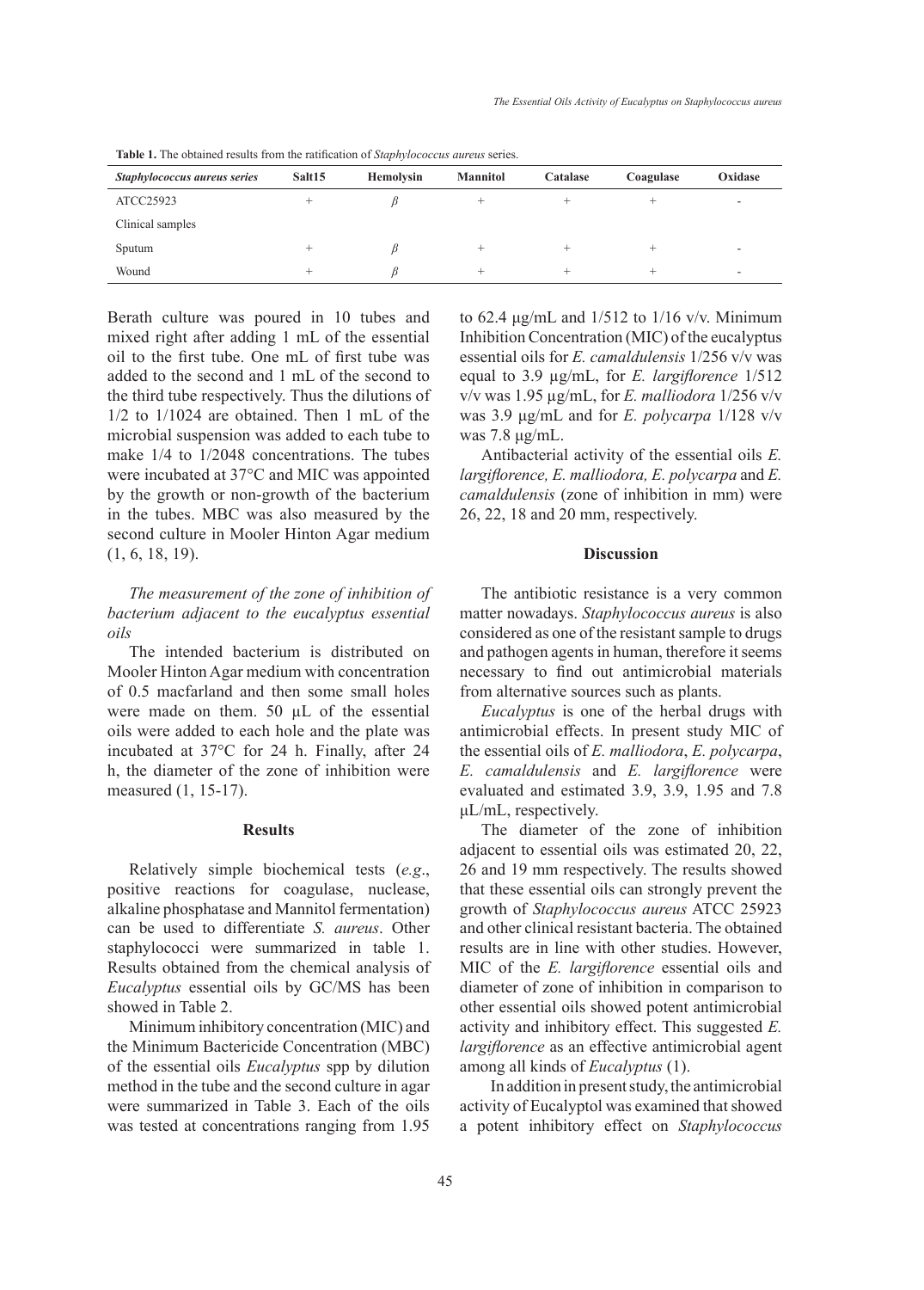| able <b>2.</b> The results obtained from the enchinear analysis of <i>Eucalypius</i> essential ons by GC/1015.<br><b>Chemical compounds</b> | E. polycarpa %           | E. mlliodora %              | E. largiflorence %       | E. camaldulensis% |
|---------------------------------------------------------------------------------------------------------------------------------------------|--------------------------|-----------------------------|--------------------------|-------------------|
| $\alpha$ -Terpineol                                                                                                                         | $\overline{\phantom{a}}$ | 0.74                        | 1.19                     | $\overline{a}$    |
| Spathulenol                                                                                                                                 | $\overline{\phantom{a}}$ | 0.62                        | $\Box$                   |                   |
| Eudesmol                                                                                                                                    | 1.03                     | $\mathcal{L}_{\mathcal{A}}$ | $\overline{\phantom{a}}$ |                   |
| á - Pinene                                                                                                                                  | 8.02                     | 18.58                       | 15.46                    | 13.24             |
| â-Pinene                                                                                                                                    | $\blacksquare$           | 0.82                        | 0.66                     | 0.48              |
| â-Myrcene                                                                                                                                   | $\frac{1}{2}$            | ÷.                          | $\blacksquare$           | 0.22              |
| 1,8-Cineol                                                                                                                                  | 50.12                    | 67.65                       | 70.32                    | 54.37             |
| Terpinolene                                                                                                                                 | $\overline{\phantom{a}}$ | 0.074                       | 1.09                     | 0.21              |
| E-Pinocarveol                                                                                                                               | 1.68                     | 0.45                        | 0.55                     | 1.85              |
| Aromadendrene                                                                                                                               | 4.18                     | 1.00                        | 1.78                     | 6.18              |
| Viridifelorol                                                                                                                               | $\Box$                   | 5.79                        | 4.78                     | 10.96             |
| Globulol                                                                                                                                    | 5.11                     | $\frac{1}{2}$               | 0.54                     | 1.48              |
| ã -Terpinene                                                                                                                                | ÷,                       | $\overline{\phantom{a}}$    | $\overline{\phantom{a}}$ | $0.01\,$          |
| Isoamyl                                                                                                                                     |                          |                             |                          | 0.21              |
| Pinocarveol                                                                                                                                 |                          |                             |                          | 1.95              |
| (+)-Isomenthol                                                                                                                              |                          |                             |                          | 0.3               |
| Terpinen-4-ol                                                                                                                               |                          |                             |                          | 0.75              |
| Myrtenol                                                                                                                                    |                          |                             |                          | 0.39              |
| $E-(+)$ -carveol                                                                                                                            |                          |                             |                          | 0.29              |
| Calarene                                                                                                                                    |                          |                             |                          | 0.41              |
| Allo-aromadendrene                                                                                                                          |                          |                             |                          | 1.63              |
| â-Selinene                                                                                                                                  |                          |                             |                          | 0.57              |
| Ledene                                                                                                                                      |                          |                             |                          | 0.53              |
| ä-gurjunene                                                                                                                                 |                          |                             |                          | 1.05              |
| á-gurjunene                                                                                                                                 |                          |                             |                          | 0.38              |
| Eremophilene                                                                                                                                |                          |                             |                          | 0.55              |
| Benzaldehyde                                                                                                                                |                          |                             |                          | 1.43              |

|  | <b>Table 2.</b> The results obtained from the chemical analysis of <i>Eucalyptus</i> essential oils by GC/MS. |
|--|---------------------------------------------------------------------------------------------------------------|
|--|---------------------------------------------------------------------------------------------------------------|

*aureus* ATCC 25923. Eucalyptol acts as a main substance of the *Eucalyptus* oil (14). On the other hand 1, 8-Cineol and *α*-pinene present in the chemical compounds of all four kinds of *Eucalyptus*, where *E. largiflorence* essential oil has the most antimicrobial activity comparing to others. Antibacterial activity of these essential oils were decreased when 1, 8-Cineol and *α*-pinene were less than normal levels.

Consequently *α*-pinene and 1, 8-Cineol are both considered as the most important antimicrobial substance of the *Eucalyptus*

oil (13). Last studies showed that Eucalyptus oil has a widespread antimicrobial effects against the positive and negative gram bacteria (1, 5). Also there are other studies proved antimicrobial compounds in *Eucalyptus* and indicated the relation between traditional reported consumption and experiments have done in laboratories (6, 11). Therefore, extract of the *Eucalyptus* oil as an effective antimicrobial substance can be used in treatment of bacterial infections like skin injuries, acnes and lung infections (1, 2, 5, 6, 11).